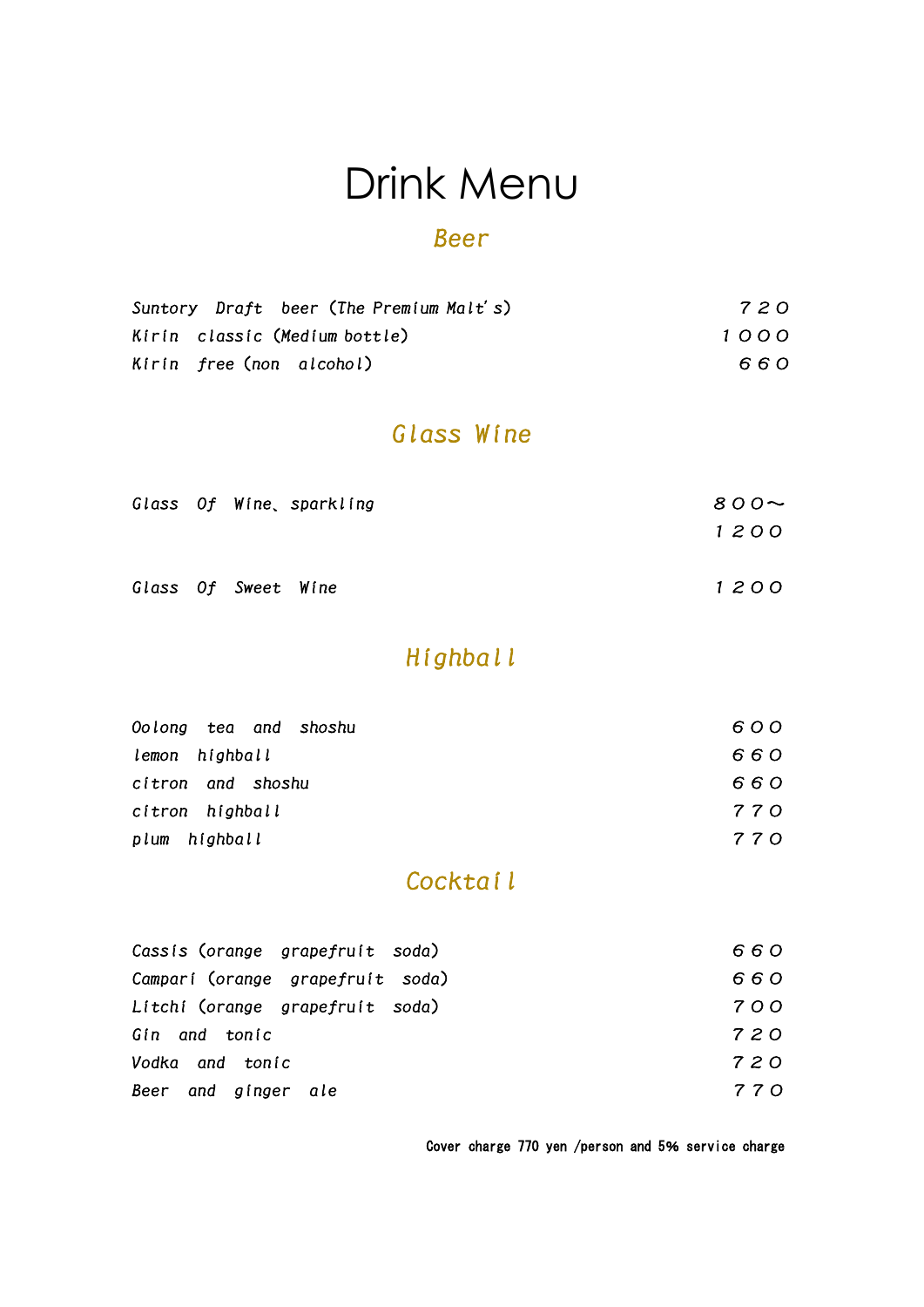#### Fruit Liquor・Shochu

| $\sim$ Japanese plum wine $\sim$  |                |
|-----------------------------------|----------------|
| $\sim$ Barley shochu $\sim$       |                |
| $\sim$ Rice shochu $\sim$         |                |
| $\sim$ Brown sugar shochu $\sim$  |                |
| $\sim$ Sweet potato shochu $\sim$ | $ALL$ 600~1000 |

#### Best Selected Local Sake

| Glass Of Japanese Sake              | 800~        |
|-------------------------------------|-------------|
|                                     | 1200        |
| Hakkaisan (Niigata) Bottle          | 5000        |
| Kokuryuu Icchoraí (Fukuí) Bottle    | 5500        |
| Dassai Sparkling (Yamaguchi) Bottle | 6600        |
| Today's Recommended Bottle          | $5500 \sim$ |
|                                     | 6600        |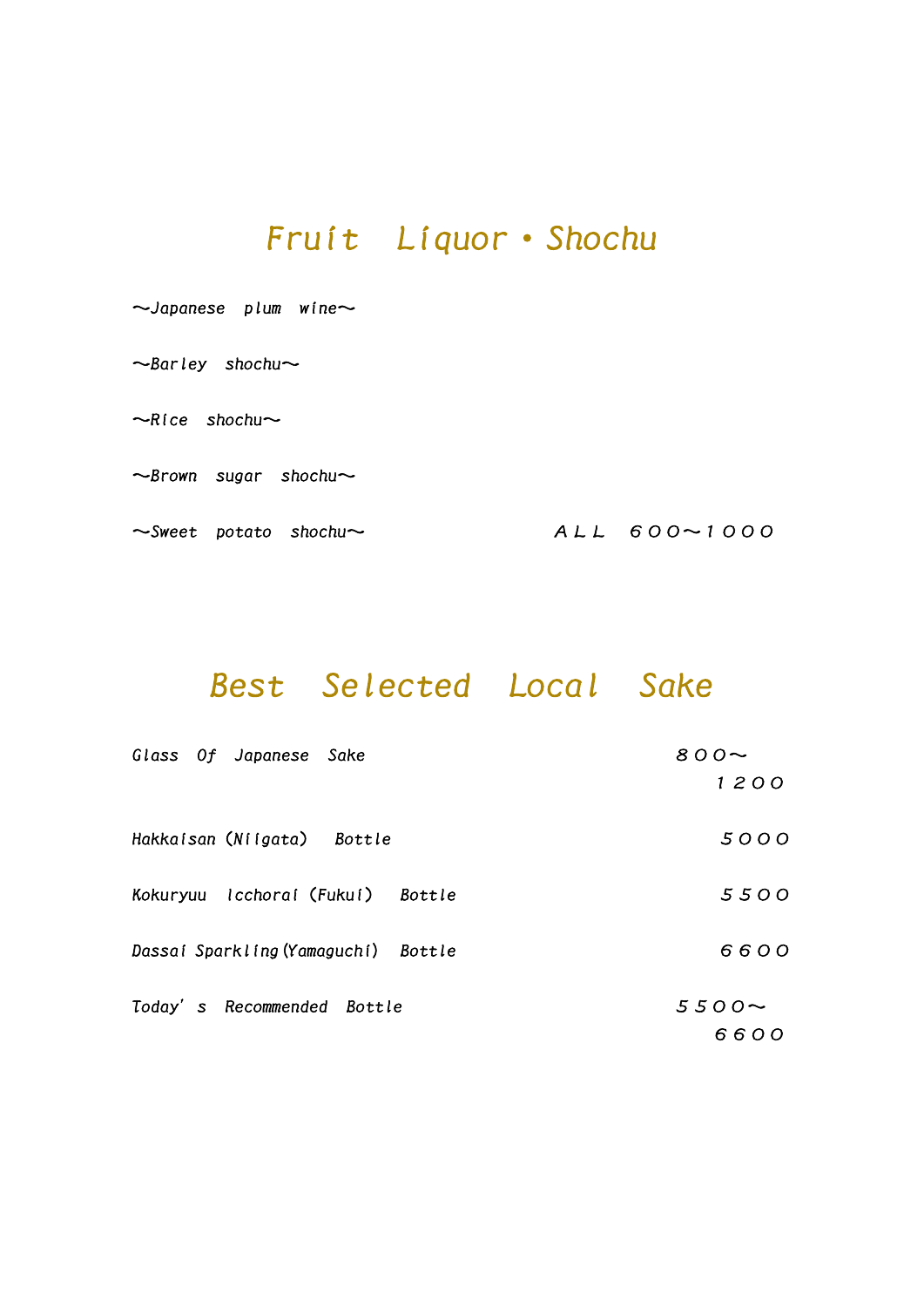## Whisky

| Jim Beam                                       | 660  |
|------------------------------------------------|------|
| Makers Mark                                    | 830  |
| Regal Mizunara Japan Special Edition<br>Chivas | 880  |
| 12years<br>Bowmore                             | 950  |
| Hakusyu (Japan)                                | 950  |
| Yamazaki (Japan)                               | 950  |
| Ichiros Malt&Grain (Japan)                     | 950  |
| Hibiki (Japan)                                 | 1100 |
| Dewars 18years                                 | 1500 |
| Macallan 12years                               | 1600 |
| Hibiki Special (Japan)                         | 2000 |

## Soft Drink

| Plum<br>Soda            | 660 |
|-------------------------|-----|
| Plum<br>Juice           | 660 |
| Japan<br>Grape<br>Juice | 550 |
| Japan Citron<br>Soda    | 550 |
| Japan Citron Juice      | 550 |
|                         |     |
| Orange Juice            | 500 |
| Grape Fruit Juice       | 500 |
| Oolong<br>Tea           | 500 |
| gínger<br>ale           | 500 |
| Coke                    | 500 |
| Tonic Water             | 550 |
| Perrier                 | 660 |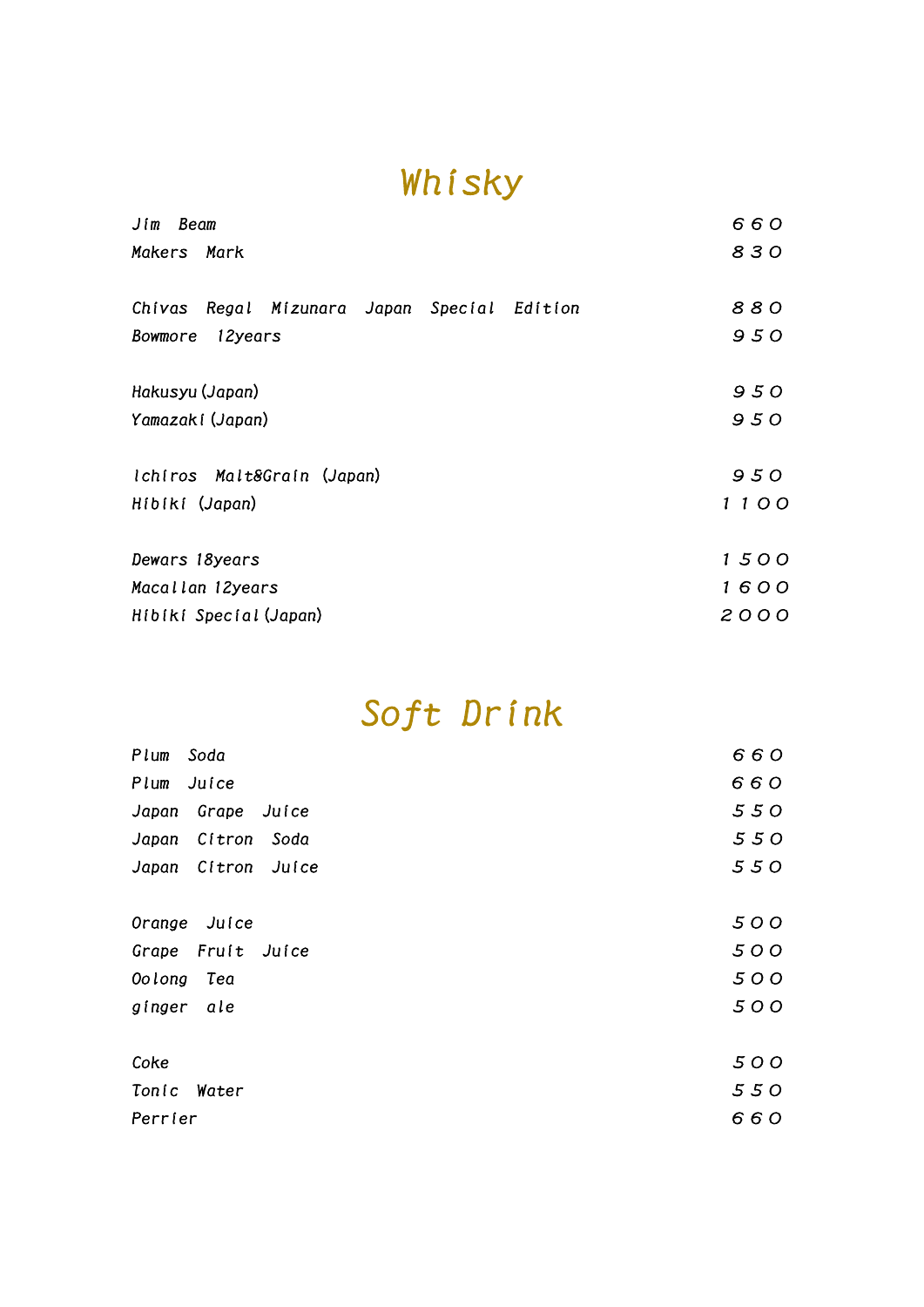## $\sim$ Wine List $\sim$

|  | Glass Of Wine, Sparkling | $800 -$ |
|--|--------------------------|---------|
|  |                          | 1200    |
|  |                          |         |

Glass Of Sweet Wine 2000

### ~Sparkling Wine~

| Antonin Truffer Brut (France)                     |                    | 4700   |
|---------------------------------------------------|--------------------|--------|
| Lanson Black Label Brut (Champagne)               | Half bottle $5500$ |        |
| Koshu Brut (Japan)                                |                    | 5800   |
| Brouette Prestige Rose Brut (France)              |                    | 6600   |
| Veuve de Nozac Brut (Champagne)                   |                    | 7700   |
| Conte Di Provaglio Brut Rose Franciacorta (Italy) |                    | 7800   |
| G. H. Mumm (Champagne)                            |                    | $9900$ |
| Ruinart Blanc de Blanc NV (Champagne)             |                    | 16500  |
|                                                   |                    |        |

## $\sim$ Rose Wine $\sim$

| Mezzek Rose (Bulgaria)          | 5280 |
|---------------------------------|------|
| La Valle Del Vento Rose (Italy) | 6050 |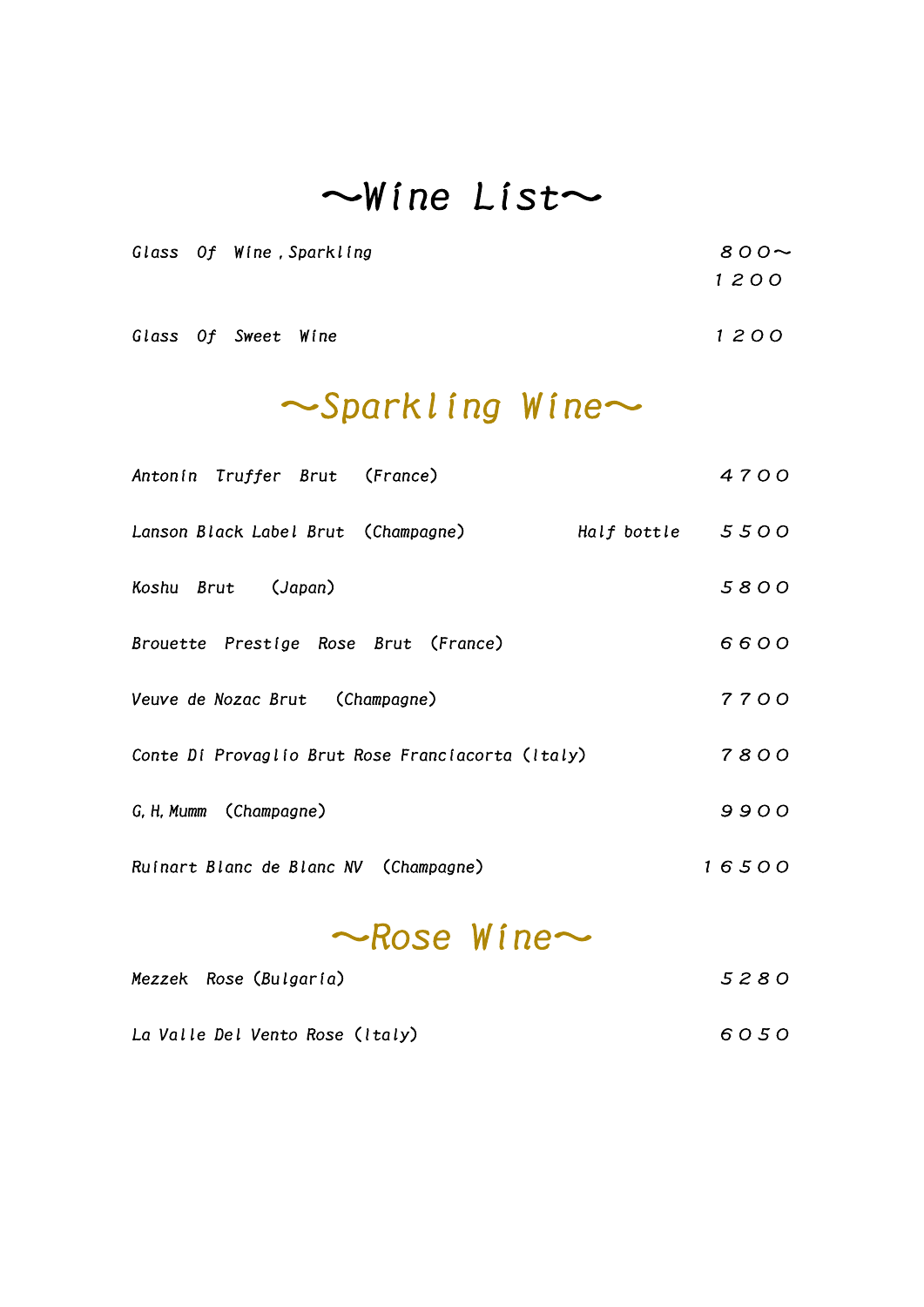| $\sim$ White Wine $\sim$                            |       |  |
|-----------------------------------------------------|-------|--|
| Vicomte Dalzon Chardonnay (France)                  | 4400  |  |
| Kazama Koshu (Japan)                                | 4900  |  |
| Errazuriz Estate Sauvignon Blanc (Chile)            | 5100  |  |
| Mezzek Chardonnay (Bulgaria)                        | 5800  |  |
| Old Vine 1945 Torontes (Argentina)                  | 6000  |  |
| Saint Clair Riesling (New Zealand)                  | 6600  |  |
| Soleil Levant Koshu (Japan)                         | 6600  |  |
| Marcel Deiss Alsace Blanc (France)                  | 6800  |  |
| Annabella Chardonnay Napa Valley (California)       | 6900  |  |
| Chablis Sainte Claire (France)                      | 7000  |  |
| Au Bon Climat Chardonnay Santa Barbara (California) | 7300  |  |
| White Heaven Sauvignon Blanc (New Zealand)          | 7500  |  |
| Guigal Crozes Hermitage Blanc (France)              | 7800  |  |
| Cigalus Blanc Chardonnay (France)                   | 8800  |  |
| CALERA Chardonnay Central Coast (California)        | 9400  |  |
| Alpha Omega Chardonnay (California)                 | 9500  |  |
| Terlano Chardonnay Kreuth (Italy)                   | 10000 |  |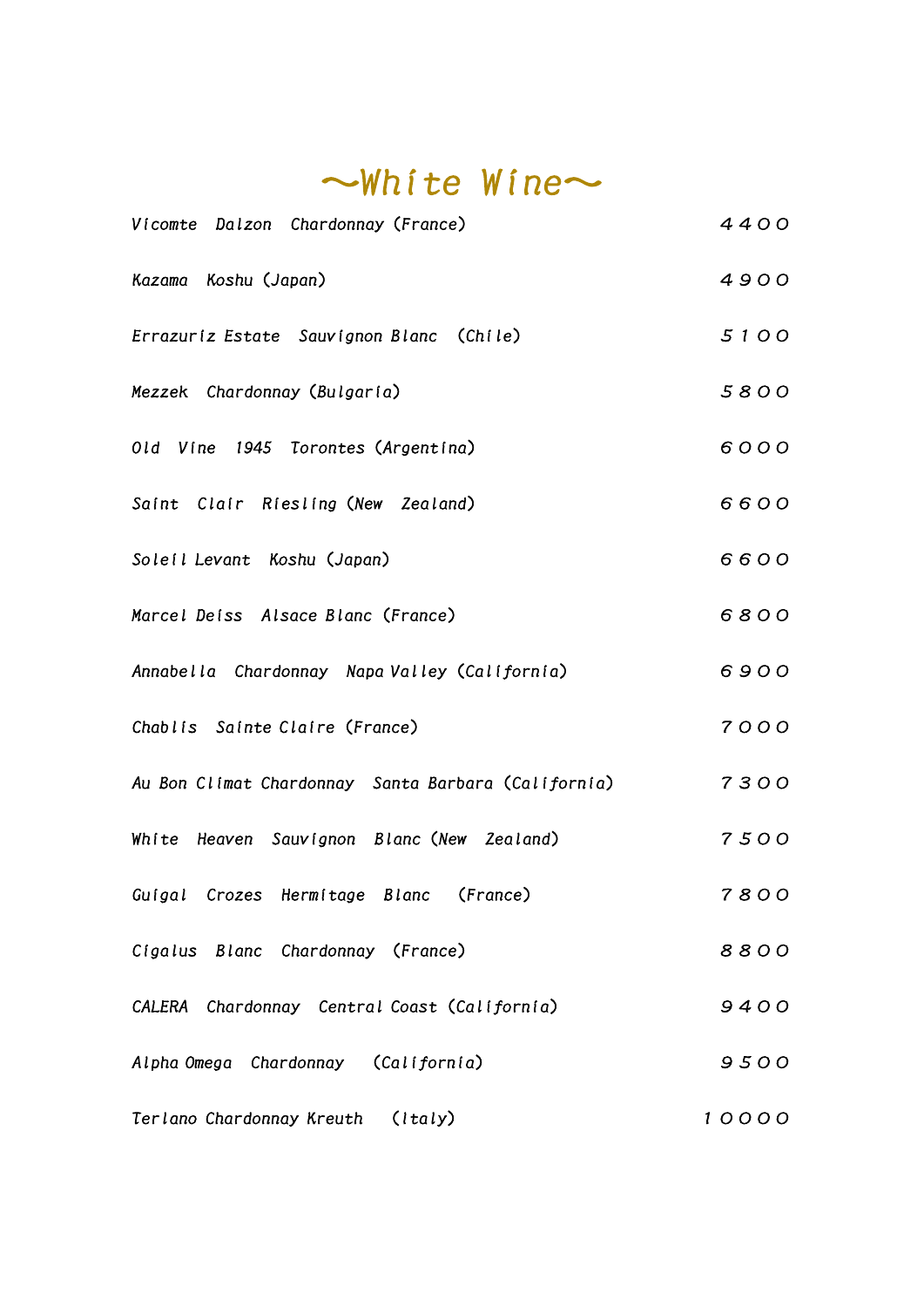|                                                                 | Magnifique Chardonnay (Bulgaria)    |                                                      |                             | 12000 |  |
|-----------------------------------------------------------------|-------------------------------------|------------------------------------------------------|-----------------------------|-------|--|
|                                                                 | Twenty Rows Chardonnay (California) |                                                      |                             | 12000 |  |
|                                                                 |                                     | Beaune Clos Des Monsnieres Olivier Leflaive (France) |                             | 15000 |  |
|                                                                 |                                     | Martinell Chaedonny Martinelli Road 2003             | $\text{(California)}$ 22000 |       |  |
| Chassagne Montrachet ler Cru Abbaye De Morgeot Olivier Leflaive |                                     |                                                      |                             |       |  |
|                                                                 |                                     |                                                      | $(France)$ 24000            |       |  |
| Hilt Bentrock Chardonnay Sta. Rita Hills (California)           |                                     |                                                      |                             | 26400 |  |
|                                                                 | Ch Dyquem 2003 (France)             |                                                      | Half Bottle 36000           |       |  |

 $\sim$ Red Wine $\sim$ 

| Vicomte Dalzon Cabernet (France)          | 4400 |  |
|-------------------------------------------|------|--|
| Panul Pinot Noir (Chile)                  | 4900 |  |
| Chateau Sakaori Muscat Bailey A (Japan)   | 5700 |  |
| Leo Malbec (Argentina)                    | 5800 |  |
| Armador MerLot (Chile)                    | 5800 |  |
| Beauty In Chaos Syrah (California)        |      |  |
| Louis Jadot Bourgogne Pinot Noir (France) | 6500 |  |
| Soleil Levant Yama Sauvignon (Japan)      |      |  |
| Antu Cabernet (Chile)                     | 6600 |  |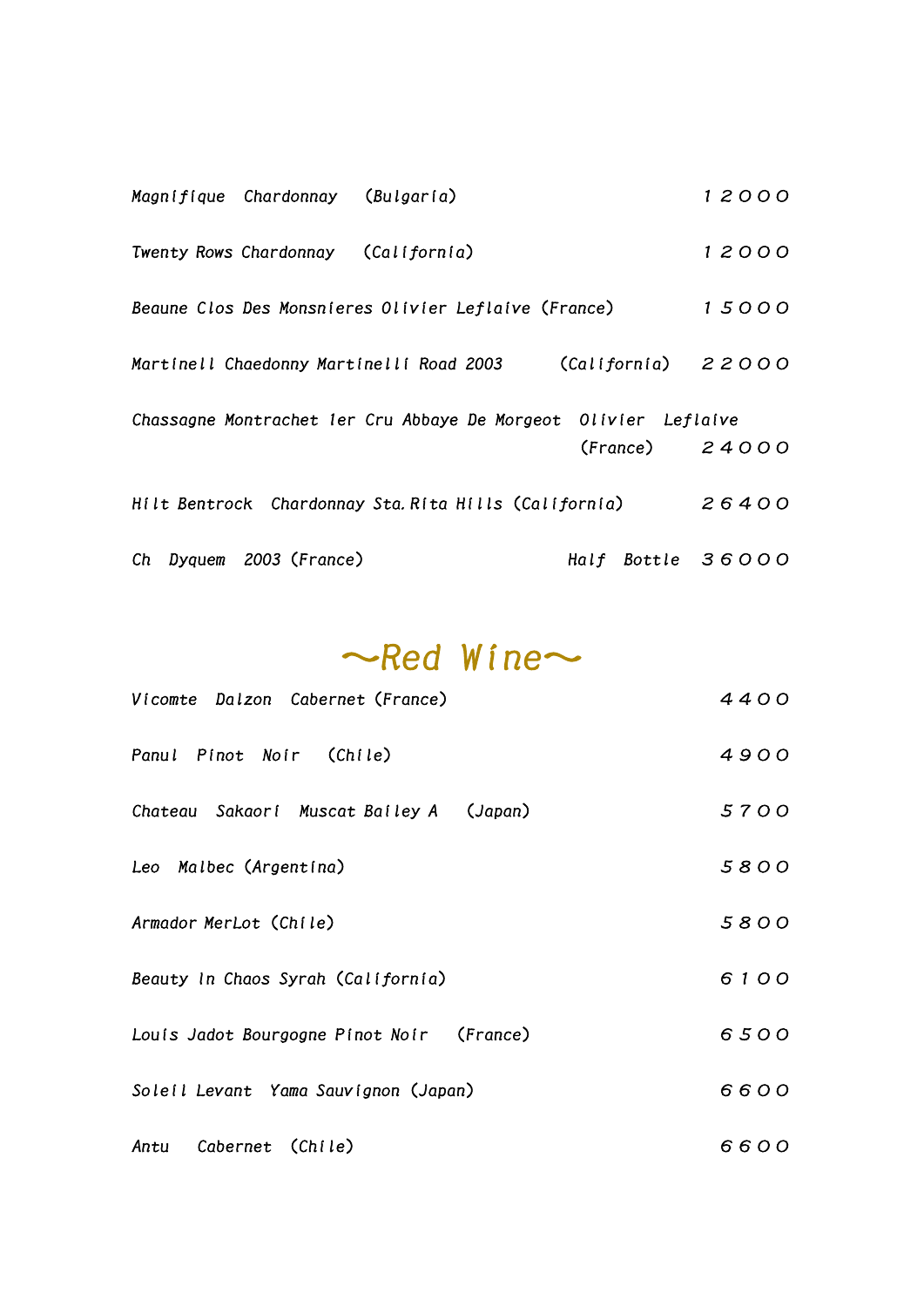| (France)<br>CH. Lanessan                           | 6600  |
|----------------------------------------------------|-------|
| Mezzek Mavrud (Bulgaria)                           | 6800  |
| Fincas Notables Cabernet (Argentina)               | 7200  |
| Wines Of Substance Cabernet (Washington)           | 7400  |
| Crozes-Hermitage Guigal (France)                   | 7500  |
| Chateau Clauzet 2008                               | 7800  |
| Head High Pinot Noir (California)                  | 8600  |
| Encore syrah (Bulgaria)                            | 8800  |
| Cigalus Rouge (France)                             | 8800  |
| Theorize Zinfandel 2017 (California)               | 9400  |
| Naipier Red Medallion (South Africa)               | 9900  |
| Solaris Melot (Japan)                              | 10000 |
| CALERA Pinot Noir Central Coast (California)       | 10000 |
| Paul Mathew horseshoe bend Pinot Noir (California) | 11000 |
| Annabella Platinum Oakville Cabernet (California)  | 12000 |
| Ocio pinot noir (Chile)                            | 13000 |
| CH. Sociando-Mallet (France)                       | 15000 |
| Don Maximiano Reserve Cabernet Sauvignon (Chile)   | 16000 |